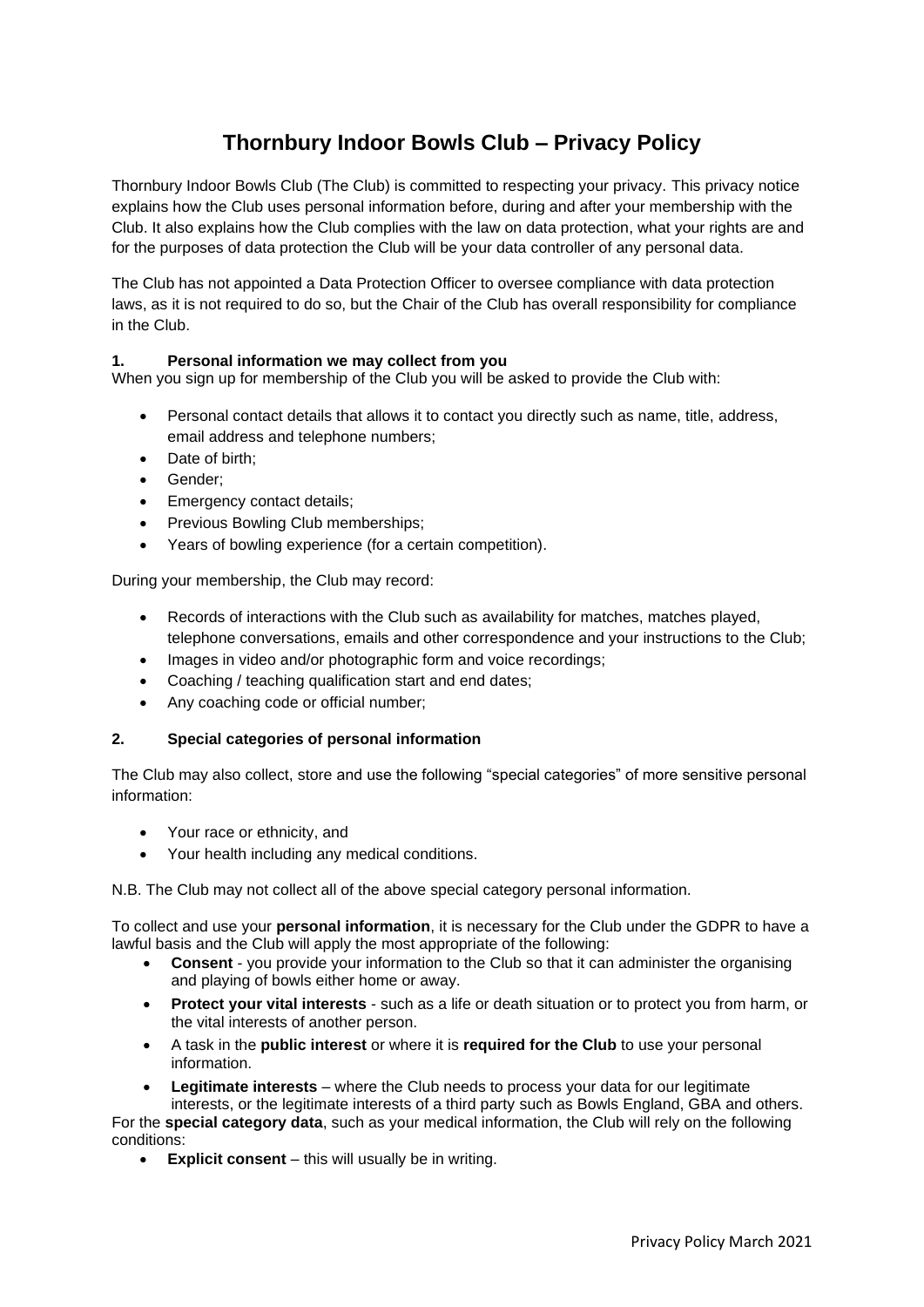- **Protect vital interests** when you are unable to give consent and you or someone else is at risk of harm.
- Establishment, exercise or **defence of legal claims** or whenever courts are acting in their judicial capacity.

## **3. Where we collect your information**

The Club typically collects personal information when you join or renew your membership of the Club. If you are providing details of emergency contacts, they have the right to know and to be aware of how the Club collects, stores and uses their personal data, therefore, please share this privacy notice with them. They have the same rights as set out in "Your rights", see below.

| 4. |  | How does the Club processes and uses your data? |  |  |
|----|--|-------------------------------------------------|--|--|
|    |  |                                                 |  |  |

| <b>Purpose</b>                                                                                                                                                                     | <b>Personal</b><br><b>Information</b>                                     | <b>Lawful Basis</b>                                                                                                                                                                                                                   |  |  |  |  |  |
|------------------------------------------------------------------------------------------------------------------------------------------------------------------------------------|---------------------------------------------------------------------------|---------------------------------------------------------------------------------------------------------------------------------------------------------------------------------------------------------------------------------------|--|--|--|--|--|
| <b>All Members</b>                                                                                                                                                                 |                                                                           |                                                                                                                                                                                                                                       |  |  |  |  |  |
| To administer your<br>membership with the<br>Club.                                                                                                                                 | Contact<br>details,<br>name,<br>address,<br>telephone &<br>email.         | To effectively manage and administer your membership and<br>to allow you to fully participate in the Club.                                                                                                                            |  |  |  |  |  |
| Retention of records.                                                                                                                                                              | All personal<br>information.                                              | Where the Club has a legitimate interest in relation to<br>complaints / claims or where there is a legal / regulatory<br>obligation to do so.                                                                                         |  |  |  |  |  |
| Security of IT<br>Systems.                                                                                                                                                         | All personal<br>information.                                              | The Club will take all reasonable steps to ensure that any<br>records held locally on the Club Secretary's pc have been<br>properly protected with passwords and the pc is kept up to<br>date with appropriate anti-virus protection. |  |  |  |  |  |
| For the purpose of<br>promoting the sport<br>and the Club                                                                                                                          | Images in<br>video /<br>photographic<br>form.                             | The Club will ask for your explicit consent prior to using your<br>images.                                                                                                                                                            |  |  |  |  |  |
| Complying with H&S<br>requirements                                                                                                                                                 | Attendance<br>Records                                                     | The Club has a legal obligation and a legitimate interest to<br>provide members with a safe environment and to comply<br>with Thornbury Leisure Centre's policies and procedures.                                                     |  |  |  |  |  |
| Facebook and other IT<br>systems                                                                                                                                                   | Usage<br>records                                                          | The Club is interested in how many members use the Club's<br>Website and any other IT systems that it might develop.                                                                                                                  |  |  |  |  |  |
| Arranging trips or<br>transportation                                                                                                                                               | Emergency<br>contact<br>details and<br>health /<br>medical<br>information | Necessary to make appropriate arrangements for trips                                                                                                                                                                                  |  |  |  |  |  |
| Your physical or<br>mental health<br>(including injuries) or<br>disabilities to ensure<br>your H&S, fitness to<br>play or to make<br>appropriate<br>adjustments so you<br>can play | Medical and<br>health<br>information                                      | The Club processes this special category personal data in<br>line with section 2 above.                                                                                                                                               |  |  |  |  |  |

 $\overline{\phantom{0}}$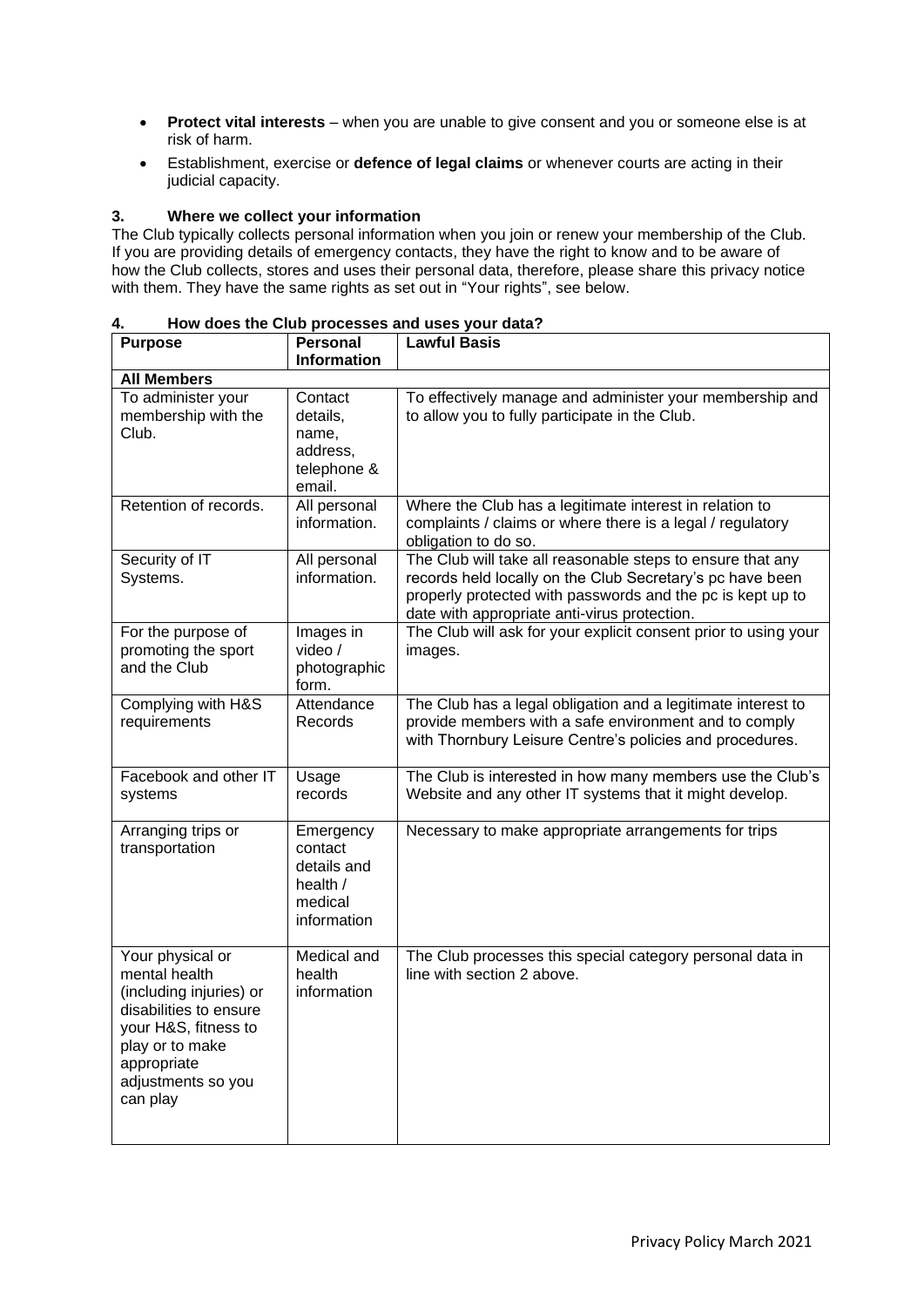| Gathering Evidence for<br>possible grievance or<br>disciplinary hearings | All personal<br>information<br>we collect<br>including any<br>disciplinary<br>and<br>grievance<br>information | The Club has a legitimate interest in providing a safe and<br>fair environment for all members and the effective<br>management of any disciplinary hearings or appeals. |
|--------------------------------------------------------------------------|---------------------------------------------------------------------------------------------------------------|-------------------------------------------------------------------------------------------------------------------------------------------------------------------------|
| <b>Equal Opportunities</b><br>Monitoring                                 | Name, title,<br>date of birth,<br>gender, race,<br>ethnicity,<br>health and<br>medical<br>information         | The Club has a legitimate interest in promoting an inclusive,<br>fair and accessible environment.                                                                       |

# **5. What The Club does with the information**

All the personal data is processed by the Club sole for the organising and playing of indoor bowls. This could involve contacting you by telephone, emails or post. If you become an Officer or hold some other role within the Club, you will be asked to consent to publishing your name and contact telephone number in the handbook and if appropriate on Selection Availability and competition entry cards.

# **6. Disclosure of Information**

The Club shares personal information with the following parties:

- Any party approved by you;
- To any governing bodies or regional bodies for indoor bowls to allow them to properly administer bowls on a local, regional and national level;
- Government or other regulators: where we are required by law or to assist with their investigations or initiatives;
- Police, law enforcement and security services: to assist with the investigation and prevention of crime and the protection of national security.

#### **7. How long will the Club keep your information**

The Club will retain your data only for as long as it is needed in order to administer the Club's activities and investigations. Usually, this will be for 6 years, but it will vary depending on the type of issue involved since that creates different types of records. Information that may be relevant to personal injury or discrimination claims may be retained until the limitation for those types of claims has expired. For personal injury or discrimination claims this can be for an extended period as the limitation period might not start to run until long after you have left the Club.

#### **8. IT systems and transferring your information overseas**

Please note that your personal data stored on English Indoor Bowls Association (EIBA) National Database may be stored on servers in countries outside the European Economic Area (EEA). If this is the case EIBA has received assurances from their third-party contractor that they will handle your data in line with GDPR requirements.

#### **9. Your rights**

You have a number of rights relating to your information:

- to see what the Club holds:
- to ask it to share your data with another party;
- ask the Club to update incorrect or incomplete details;
- to object to or restrict processing of your data;
- to make a complaint about how the Club is handling it;

If you have given the Club your permission to use your information you also have the right to withdraw that permission at any time in the future. If you decide to withdraw your consent to certain personal